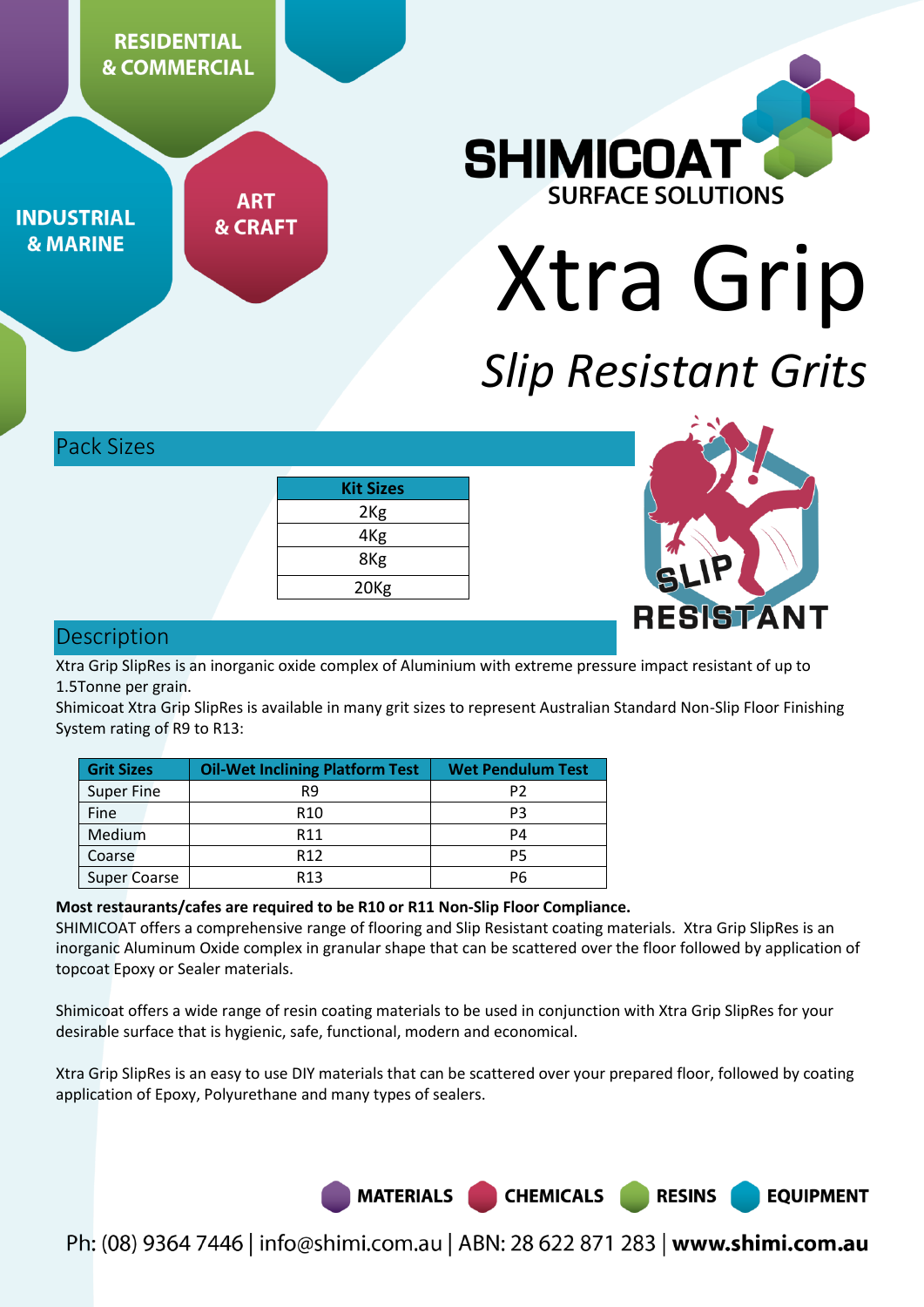

Xtra Grip SlipRes is engineered to introduce limited traction improvement and is not an anti-slip. It should not be expected to impart significant traction to an otherwise slippery substrate. The installer is responsible to obtain Slip Resistant certification from authorized bodies, Shimicoat does not provide and is not responsible in regards to compliance and Slip Resistant ratings.

Traction is greatly influenced by the underlying pavement and is usually affected by slope as well as texture. Shimicoat does not recommend the use of heavy coats on steep or smooth surfaces.

## Features

Xtra Grip SlipRes can be used with any of SHIMICOAT Epoxy or Sealer products:

- Easy to install
- Limited downtime
- Chemical Resistance (ChemRes)
- Fire Resistant (FireRes)
- **Slip Resistant (SlipRes)**
- **Ultra Durability Plus & Longevity**
- Ideally for single/dual resin systems
- Disperses readily and evenly
- Slow to settle in product (especially finer grits).
- Compatible with all SHIMICOAT sealers and coating materials.
- No expansion / No contraction
- Enhance abrasion resistance of surface
- Maintain aesthetic appeal of decorative surfaces
- Economical

# Usage

#### 500g to 1Kg per 10sqm

Dosage may increase or decrease to your desired grip.

# Applications

#### *Method One:*

Apply the basecoat and while still wet, scatter SlipRes to Grip Additive over the floor randomly and evenly at a rate of one handful (1Kg/10sqm).

Once Cured, apply thin layer of Ultra Clear Topcoat using roller. Lock in Grip with second coat.

### *Method Two*:

Add into paint/resin in your mix at a rate of 500g-1Kg per 20Lt and apply using Roller or Brush. Constantly mix to maintain suspension of Xtra Grip SlipRes as it may settle. Ideally, we recommend Method One due to better consistency and more even finish surface.

# Preparations

Clean and dry surface. Ensure surface to be coated is free of all dirt, grease, oil, paint, curing agents and other contaminants. Removal of Oil Contamination by degreaser and alkaline cleaning pressure wash.

Acid-wash to enhanced surface porosity and etch the surface. Ensure moisture free surface. Allow to completely dry, run Dry Test. Place a piece of plastic over a small area, tape the edges and leave for 1 hour. Remove plastic, if there is no moisture on either surface, concrete is sufficiently dry.

Ideally, always consider surface grinding and removal of loose materials. Grinding is always advisable prior to application of all Shimicoat Epoxy products, to maximize adhesion.

For further information, please refer to SHIMICOAT Instruction for "Surface Preparations".



Ph: (08) 9364 7446 | info@shimi.com.au | ABN: 28 622 871 283 | www.shimi.com.au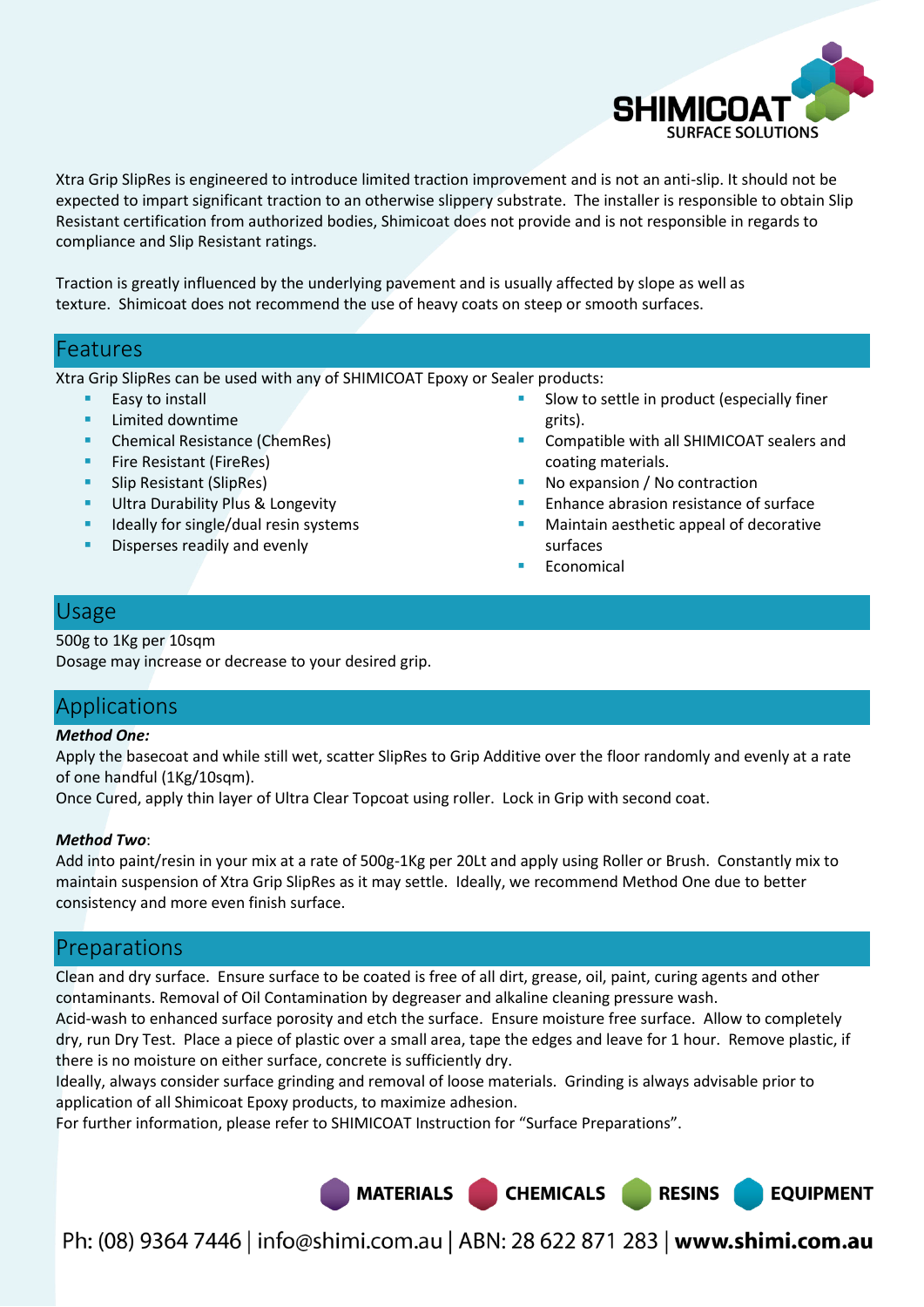

# Specifications

Xtra Grip SlipRes contains Inorganic Compounds in white colour and available in many grit sizes to comply with Australian Standard Slip Resistant codes.

## Direction

Xtra Grip SlipRes is engineered to be used as Grit/Slip Resistant additive in Epoxy, Urethane, Sealers or Paint. Xtra Grip SlipRes can be broadcast onto the wet base coat giving a slip resistant finish as a sprinkle coat or fully blinding the area to the point of rejection. Application of topcoat lock and sandwich-entrap Xtra Grip SlipRes within the system permanently.

#### **Why is Slip Resistant Flooring important for Homes**

Although many homeowners prefer installing finely polished shiny tile floors, hardwood floors or gorgeous looking granite, these materials always come with the risk of causing potentially dangerous slips and trips. We all know that smooth floors are easier to slip on, particularly when water is spilled. The condition can worsen, particularly when children and seniors are involved. This emphasizes the need to consider a slip resistant floor that can replace hazardous flooring and increase traction, especially for certain areas exposed to rain or high traffic such as entries, balconies, steps, etc.

Most homes feature hard flooring that includes vinyl, linoleum, ceramic smooth tile, smooth stone, concrete and others in some part of the home interior like the bathroom, laundry, kitchen and even garage. These areas are more prone to slips and trips as the chances of water spillage are higher.

#### **What to do:**

When it comes to young children and an aging population, it is especially important to create an accident-free home. One of the first areas that can be addressed is by eliminating any types of slip inducing flooring and replacing them with a safer option.

One option to consider is SHIMICOAT range of decorative polyaspartic and epoxy coatings. SHIMICOAT provides a unique and decorative alternative to tile and other flooring. With added benefits of Xtra Grip SlipRes, these "Roller or Brushed" floor coatings can be applied over old and new concrete and other substrates, providing the home owner with a choice of beautiful colours and a finish that is slip-resistant, durable, modern, hygiene and functional.

#### **Benefits:**

- SHIMICOAT floor coating materials can be applied on concrete and other hard surfaces enhancing the look and feel of the floor.
- Xtra Grip SlipRes can be added to eliminate the risk of slip in any wet area.
- SHIMICOAT floor coating solutions work effectively in all conditions such as greasy, wet or dry floors with the addition of Xtra Grip SlipRes.
- Our products are easy and fast to apply even in a day (depending on the size of the area). There is no need to wait long for the floor to dry, one day application, one day curing. Rapid fast "Return to Normal".
- Anti-slip treatment can be effective for five years and over, reapplication is easy and economical.

Ph: (08) 9364 7446 | info@shimi.com.au | ABN: 28 622 871 283 | www.shimi.com.au

MATERIALS CHEMICALS

**RESINS** 

**EQUIPMENT**